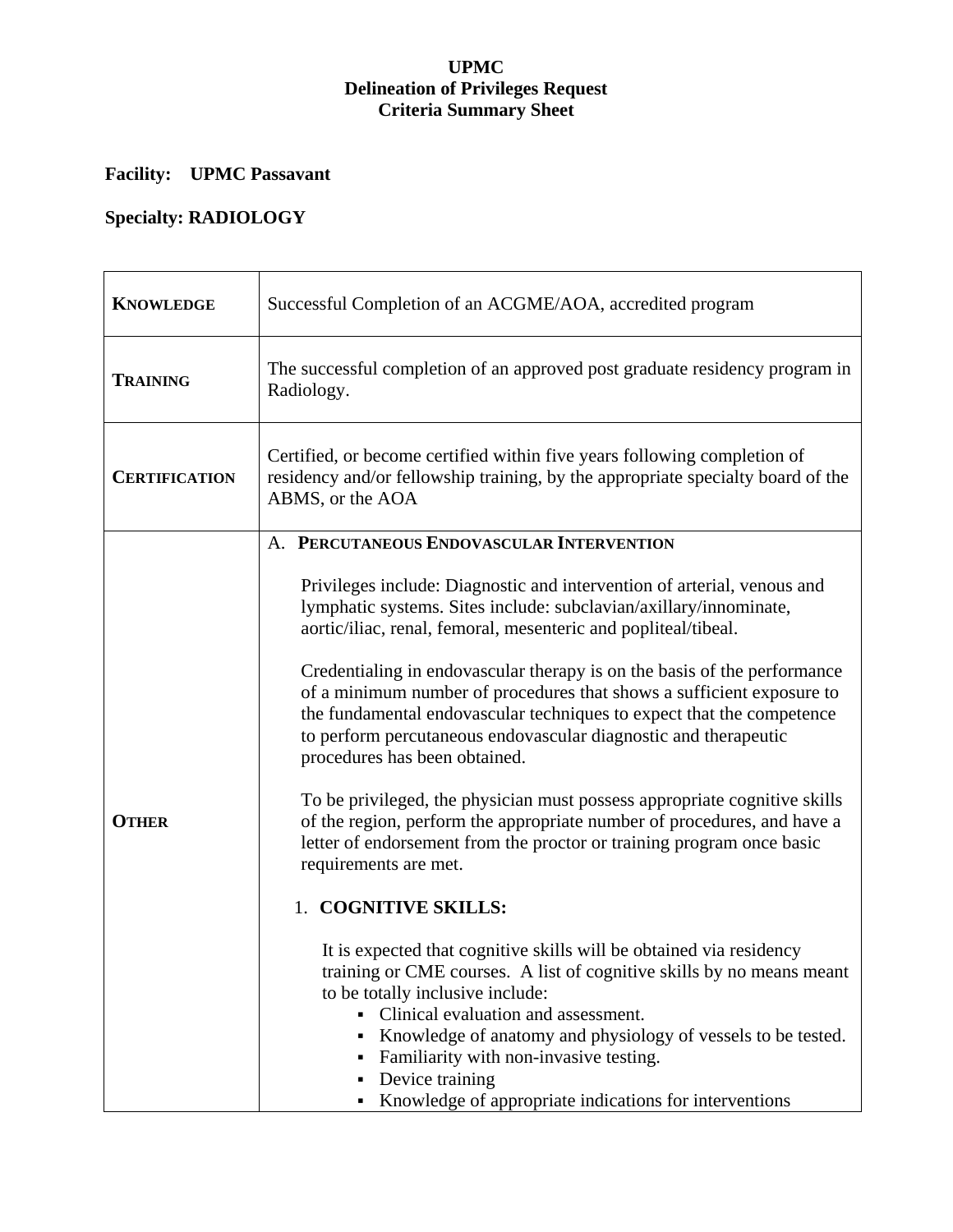#### **UPMC Delineation of Privileges Request Criteria Summary Sheet**

| Ability to perform catheter directed dilations and<br>thrombectomy                                                                                                                                                                                                                                                                                                                                                                                                                                                                                           |
|--------------------------------------------------------------------------------------------------------------------------------------------------------------------------------------------------------------------------------------------------------------------------------------------------------------------------------------------------------------------------------------------------------------------------------------------------------------------------------------------------------------------------------------------------------------|
| 2. PERIPHERAL INTERVENTIONS:                                                                                                                                                                                                                                                                                                                                                                                                                                                                                                                                 |
| For physicians fellowship trained:                                                                                                                                                                                                                                                                                                                                                                                                                                                                                                                           |
| Documentation of current completion of a fellowship training program<br>in which I obtained the fundamental skills necessary to perform<br>endovascular procedures; these include: gaining access to the vascular<br>system; selective catheterization defined as placement of a catheter in a<br>branch of the aorta, vena cava or vascular tree beyond the point of<br>introduction of the catheter into the vascular system; treating conditions<br>by endoluminal dilatation or device deployment AND<br>Documentation of the following volume criteria: |
| Peripheral angiography*<br>100<br>Interventions*<br>50                                                                                                                                                                                                                                                                                                                                                                                                                                                                                                       |
| * Done as primary interventionalist                                                                                                                                                                                                                                                                                                                                                                                                                                                                                                                          |
| For postgraduate physician without fellowship training or those<br>physicians currently performing percutaneous endovascular<br>interventions at other hospitals:                                                                                                                                                                                                                                                                                                                                                                                            |
| A letter from the Chief / Director where the physician has been granted<br>such privileges. The letter should attest to current competency of the<br>physician and validates the following volume in past 2 years:                                                                                                                                                                                                                                                                                                                                           |
| Peripheral angiography*<br>100<br>Interventions*<br>50                                                                                                                                                                                                                                                                                                                                                                                                                                                                                                       |
| References/Competency/Reappointment: A letter from the applicant's<br>director of training or from the applicant's angiographic facility<br>director/designee where the individual is most active noting current<br>clinical competence including volume and outcome. Evidence of 50<br>angiograms over the reappointment cycle.                                                                                                                                                                                                                             |
| To be eligible to request Carotid Interventions, the applicant must have<br>fulfilled the above criteria.                                                                                                                                                                                                                                                                                                                                                                                                                                                    |
|                                                                                                                                                                                                                                                                                                                                                                                                                                                                                                                                                              |